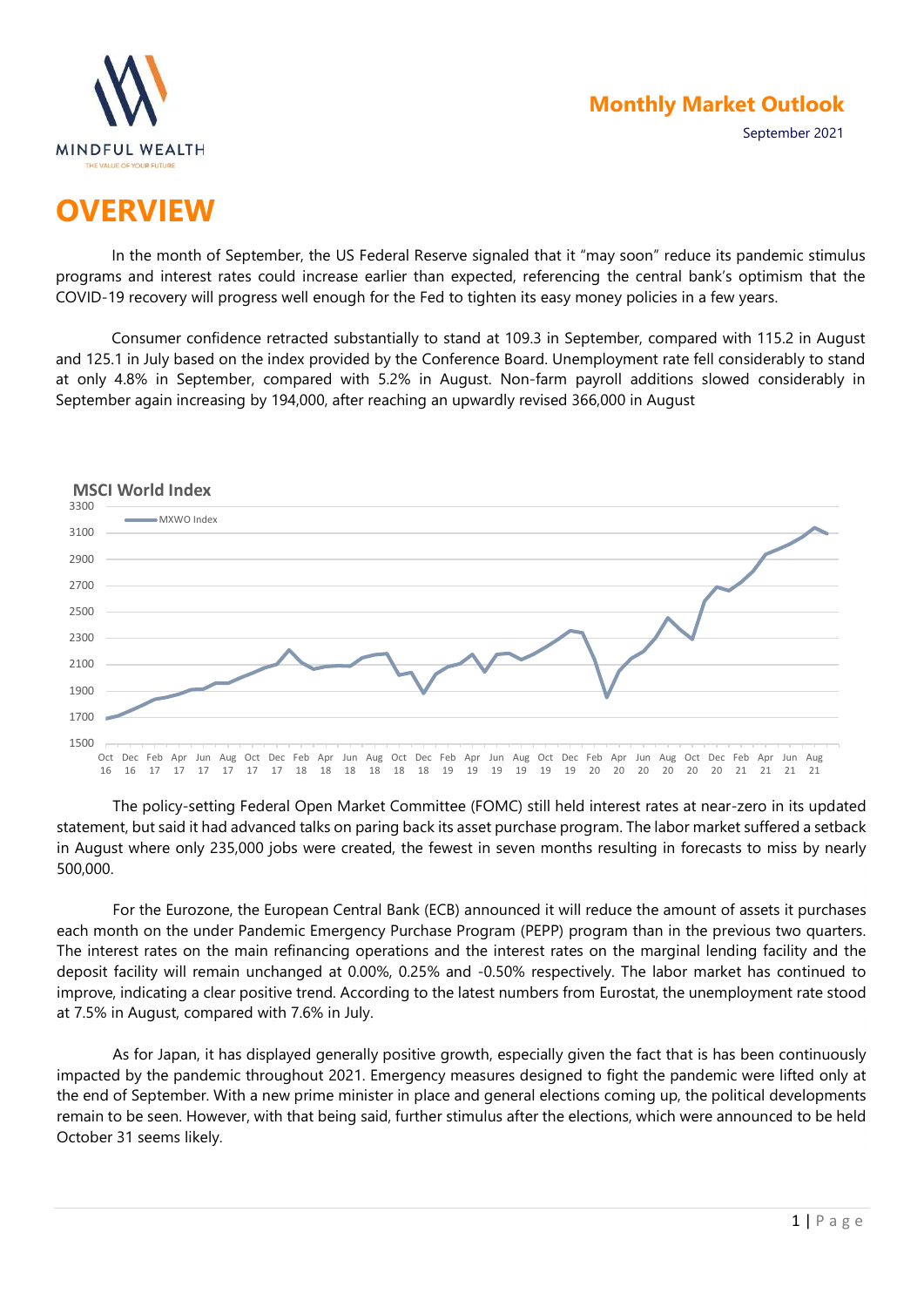

September 2021



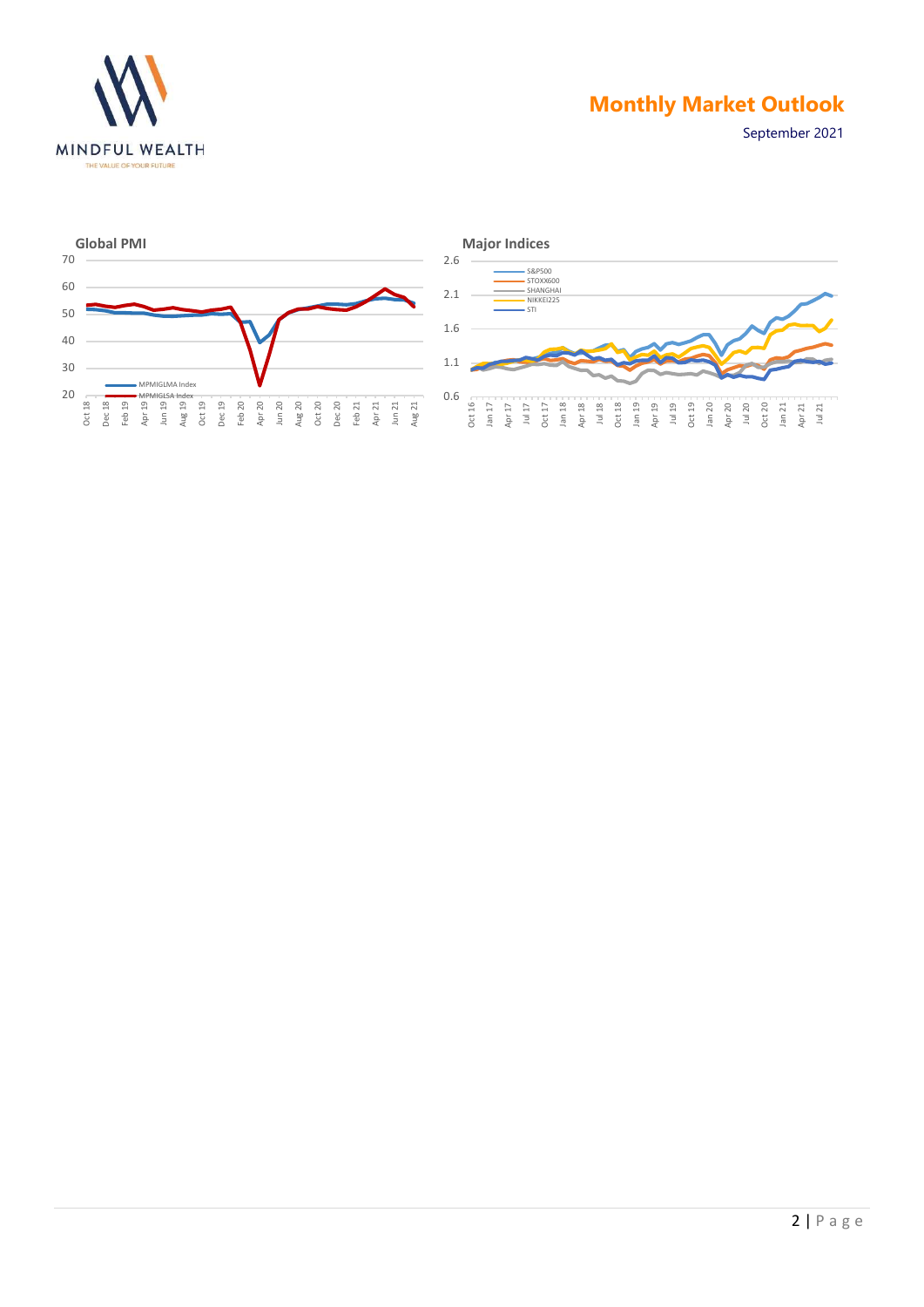

# MARKET STATISTICS

# **ECONOMY**

### Economy

| <b>MINDFUL WEALTH</b><br>THE VALUE OF YOUR FUTURE            |                          |                          |                          |                          |                   |           | <b>Monthly Market Outlook</b> |             | September 2021 |
|--------------------------------------------------------------|--------------------------|--------------------------|--------------------------|--------------------------|-------------------|-----------|-------------------------------|-------------|----------------|
| <b>MARKET STATISTICS</b><br><b>ECONOMY</b><br><b>Economy</b> |                          |                          |                          |                          |                   |           |                               |             |                |
|                                                              | %1M                      | %6M                      | %1Y                      | 3Y                       |                   | %1M       | %6M                           | %1Y         | 3Y             |
| World MPMI                                                   | $-2.3%$                  | 0.2%                     | 4.4%                     |                          | EM MPMI           | $-2.0%$   | $-3.8%$                       | $-5.5%$     |                |
| World SPMI                                                   | $-6.2%$                  | 0.0%                     | 1.5%                     |                          | <b>EM SPMI</b>    | $-5.2%$   | $-3.0%$                       | $-2.7%$     |                |
| US CPI                                                       | 0.3%                     | 3.7%                     | 5.2%                     |                          | EU CPI            | 0.3%      | 2.3%                          | 3.2%        |                |
| US PPI                                                       | 0.7%                     | 5.1%                     | 8.3%                     |                          | EU PPI            | 1.1%      | 8.9%                          | 13.5%       |                |
| US UNEMP                                                     | $-3.7%$                  | $-16.1%$                 | $-38.1%$                 |                          | EU UNEMP          | $-1.4%$   | $-9.3%$                       | $-11.7%$    |                |
| US MPMI                                                      | 0.7%                     | $-1.5%$                  | 7.7%                     |                          | EU MPMI           | $-2.4%$   | 5.9%                          | 18.2%       |                |
|                                                              | $\overline{\phantom{a}}$ | $\overline{\phantom{a}}$ | $\overline{\phantom{a}}$ | $\overline{\phantom{a}}$ | EU SPMI           | $-1.3%$   | 29.1%                         | 16.8%       |                |
| <b>CHINA MPMI</b>                                            | $-2.2%$                  | $-3.3%$                  | $-7.3%$                  |                          | <b>SWISS MPMI</b> | $-4.8%$   | 10.4%                         | 32.7%       |                |
| <b>CHINA SPMI</b>                                            | $-14.9%$                 | $-9.3%$                  | $-13.5%$                 | mymm                     | <b>SWISS SPMI</b> | 0.8%      | 17.9%                         | 21.4%       | ∼              |
| <b>KEY RATES</b><br><b>Sovereign Key Rates</b>               |                          |                          |                          |                          |                   |           |                               |             |                |
|                                                              | Sep                      | $\Delta 1$ M             | $\Delta 6M$              | $\Delta$ 1Y              |                   | Sep       | $\Delta 1$ M                  | $\Delta 6M$ | $\Delta$ 1Y    |
| <b>US 2Y</b>                                                 | 0.2103                   | 0.0244                   | 0.0560                   | $-0.0020$                | EU <sub>2Y</sub>  | $-0.7223$ | 0.0446                        | $-0.0987$   | $-0.0104$      |
| US 5Y                                                        | 0.7779                   | 0.0868                   | $-0.0409$                | 0.4640                   | EU 5Y             | $-0.6801$ | 0.0644                        | $-0.1751$   | 0.0620         |
| <b>US 10Y</b>                                                | 1.3104                   | 0.0865                   | $-0.1836$                | 0.7019                   | <b>EU 10Y</b>     | $-0.3845$ | 0.0774                        | $-0.2004$   | 0.1364         |
| <b>US 30Y</b>                                                | 1.9338                   | 0.0396                   | $-0.2597$                | 0.6779                   | <b>EU 30Y</b>     | 0.0893    | 0.0719                        | $-0.1736$   | 0.1310         |
|                                                              |                          |                          |                          |                          |                   |           |                               |             |                |
| CHINA 2Y                                                     | 2.4576                   | 0.0342                   | $-0.3345$                | 0.2548                   | SWISS 2Y          | $-0.7616$ | 0.0169                        | 0.0004      | 0.0416         |
| <b>CHINA 5Y</b>                                              | 2.6597                   | $-0.0066$                | $-0.3904$                | 0.1219                   | SWISS 5Y          | $-0.6508$ | 0.0541                        | $-0.1675$   | 0.1465         |
| CHINA 10Y                                                    | 2.8454                   | $-0.0044$                | $-0.4275$                | 0.2586                   | SWISS 10Y         | $-0.3466$ | 0.0531                        | $-0.1740$   | 0.2101         |
| CHINA 30Y                                                    | 3.4004                   | $-0.0357$                | $-0.3735$                | 0.0837                   | SWISS 30Y         | $-0.1078$ | 0.0492                        | $-0.1809$   | 0.2572         |

# KEY RATES

### Sovereign Key Rates

| US CPI                                         | 0.3%                     | 3.7%                     | 5.2%        |                          | EU CPI            | 0.3%      | 2.3%         | 3.2%        |            |
|------------------------------------------------|--------------------------|--------------------------|-------------|--------------------------|-------------------|-----------|--------------|-------------|------------|
| US PPI                                         | 0.7%                     | 5.1%                     | 8.3%        |                          | EU PPI            | 1.1%      | 8.9%         | 13.5%       |            |
| <b>US UNEMP</b>                                | $-3.7%$                  | $-16.1%$                 | $-38.1%$    |                          | EU UNEMP          | $-1.4%$   | $-9.3%$      | $-11.7%$    |            |
| US MPMI                                        | 0.7%                     | $-1.5%$                  | 7.7%        |                          | EU MPMI           | $-2.4%$   | 5.9%         | 18.2%       |            |
|                                                | $\overline{\phantom{a}}$ | $\overline{\phantom{a}}$ | $\sim$      | $\overline{\phantom{a}}$ | <b>EU SPMI</b>    | $-1.3%$   | 29.1%        | 16.8%       |            |
|                                                |                          |                          |             |                          |                   |           |              |             |            |
| <b>CHINA MPMI</b>                              | $-2.2%$                  | $-3.3%$                  | $-7.3%$     | ~~~~                     | <b>SWISS MPMI</b> | $-4.8%$   | 10.4%        | 32.7%       |            |
| <b>CHINA SPMI</b>                              | $-14.9%$                 | $-9.3%$                  | $-13.5%$    | $\sim$                   | <b>SWISS SPMI</b> | 0.8%      | 17.9%        | 21.4%       | $\sim$     |
| <b>KEY RATES</b><br><b>Sovereign Key Rates</b> |                          |                          |             |                          |                   |           |              |             |            |
|                                                | Sep                      | $\Delta 1$ M             | $\Delta 6M$ | $\Delta 1Y$              |                   | Sep       | $\Delta 1$ M | $\Delta 6M$ | $\Delta 1$ |
| <b>US 2Y</b>                                   | 0.2103                   | 0.0244                   | 0.0560      | $-0.0020$                | EU <sub>2Y</sub>  | $-0.7223$ | 0.0446       | $-0.0987$   | $-0.0104$  |
| US 5Y                                          | 0.7779                   | 0.0868                   | $-0.0409$   | 0.4640                   | EU 5Y             | $-0.6801$ | 0.0644       | $-0.1751$   | 0.0620     |
| <b>US 10Y</b>                                  | 1.3104                   | 0.0865                   | $-0.1836$   | 0.7019                   | <b>EU 10Y</b>     | $-0.3845$ | 0.0774       | $-0.2004$   | 0.1364     |
| <b>US 30Y</b>                                  | 1.9338                   | 0.0396                   | $-0.2597$   | 0.6779                   | <b>EU 30Y</b>     | 0.0893    | 0.0719       | $-0.1736$   | 0.1310     |
|                                                |                          |                          |             |                          |                   |           |              |             |            |
| <b>CHINA 2Y</b>                                | 2.4576                   | 0.0342                   | $-0.3345$   | 0.2548                   | SWISS 2Y          | $-0.7616$ | 0.0169       | 0.0004      | 0.0416     |
| <b>CHINA 5Y</b>                                | 2.6597                   | $-0.0066$                | $-0.3904$   | 0.1219                   | SWISS 5Y          | $-0.6508$ | 0.0541       | $-0.1675$   | 0.1465     |
| CHINA 10Y                                      | 2.8454                   | $-0.0044$                | $-0.4275$   | 0.2586                   | SWISS 10Y         | $-0.3466$ | 0.0531       | $-0.1740$   | 0.2101     |
| CHINA 30Y                                      | 3.4004                   | $-0.0357$                | $-0.3735$   | 0.0837                   | SWISS 30Y         | $-0.1078$ | 0.0492       | $-0.1809$   | 0.2572     |
|                                                |                          |                          |             |                          |                   |           |              |             |            |
|                                                |                          |                          |             |                          |                   |           |              |             |            |
|                                                |                          |                          |             |                          |                   |           |              |             |            |
| <b>3Y Sovereign Yield Curve</b>                |                          |                          |             |                          |                   |           |              |             |            |
| 5                                              |                          |                          |             |                          |                   |           |              |             |            |
|                                                |                          |                          |             |                          |                   |           |              |             |            |

3Y Sovereign Yield Curve

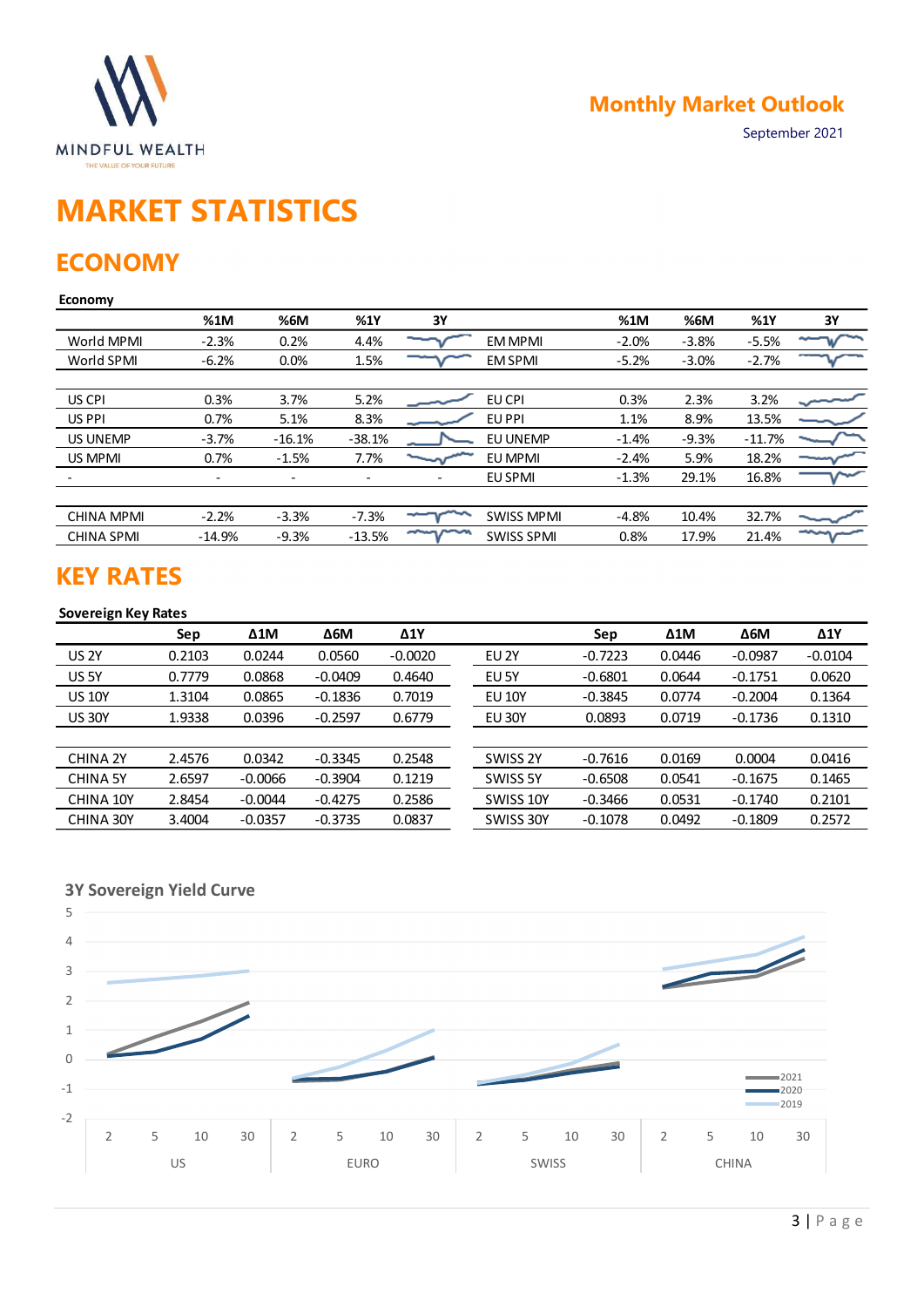

# **EQUITIES**

|                                                                      |          |            |            |                  |        |          | <b>Monthly Market Outlook</b> |
|----------------------------------------------------------------------|----------|------------|------------|------------------|--------|----------|-------------------------------|
| <b>MINDFUL WEALTH</b><br>THE VALUE OF YOUR FUTURE<br><b>EQUITIES</b> |          |            |            |                  |        |          | September 2021                |
| <b>Equities</b>                                                      | Sep      | <b>YTD</b> | 1Y         | 3Y Ann           | 5Y Ann | 3Y SD    | $3Y$                          |
| <b>WORLD</b>                                                         | $-1.46%$ | 15.07%     | 30.76%     | 12.33%           | 12.86% | 15.60%   |                               |
| EM                                                                   | $-3.16%$ | $-1.85%$   | 17.13%     | 6.54%            | 6.96%  | 13.31%   |                               |
| <b>ASIA PAC</b>                                                      | $-0.43%$ | 0.50%      | 18.15%     | 6.71%            | 7.64%  | 12.80%   |                               |
| US.                                                                  | $-1.76%$ | 18.29%     | 32.12%     | 15.10%           | 15.88% | 17.52%   |                               |
| <b>EUROPE</b>                                                        | $-1.62%$ | 15.72%     | 27.85%     | 5.75%            | 5.90%  | 9.38%    |                               |
| <b>CHINA</b>                                                         | $-5.46%$ | $-17.77%$  | $-8.55%$   | 3.83%            | 7.60%  | 15.46%   |                               |
| SWISS                                                                | $-5.41%$ | 10.16%     | 14.60%     | 8.70%            | 8.55%  | 8.81%    |                               |
|                                                                      |          |            |            |                  |        |          |                               |
| <b>Style</b>                                                         |          |            | <b>YTD</b> |                  |        | Sep      | <b>YTD</b>                    |
|                                                                      |          | Sep        |            |                  |        |          |                               |
| <b>WORLD LARGE CAP</b>                                               |          | $-1.54%$   | 15.23%     | US LARGE CAP     |        | $-1.76%$ | 18.29%                        |
| WORLD SMALL CAP                                                      |          | $-0.13%$   | 15.78%     | US SMALL CAP     |        | 0.28%    | 23.38%                        |
| <b>WORLD VALUE</b>                                                   |          | $-0.98%$   | 14.40%     | US VALUE         |        | 0.88%    | 26.59%                        |
| <b>WORLD GROWTH</b>                                                  |          | $-1.89%$   | 15.43%     | <b>US GROWTH</b> |        | $-1.41%$ | 23.19%                        |

### Style

|                     | Sep      | <b>YTD</b> |              | Sep      | YTD    |
|---------------------|----------|------------|--------------|----------|--------|
| WORLD LARGE CAP     | $-1.54%$ | 15.23%     | US LARGE CAP | $-1.76%$ | 18.29% |
| WORLD SMALL CAP     | $-0.13%$ | 15.78%     | US SMALL CAP | 0.28%    | 23.38% |
| <b>WORLD VALUE</b>  | $-0.98%$ | 14.40%     | US VALUE     | 0.88%    | 26.59% |
| <b>WORLD GROWTH</b> | $-1.89%$ | 15.43%     | US GROWTH    | $-1.41%$ | 23.19% |
| WORLD MOMENTUM      | 0.13%    | 12.72%     | US MOMENTUM  | $-0.57%$ | 18.94% |

### S&P500 SECTOR RETURNS





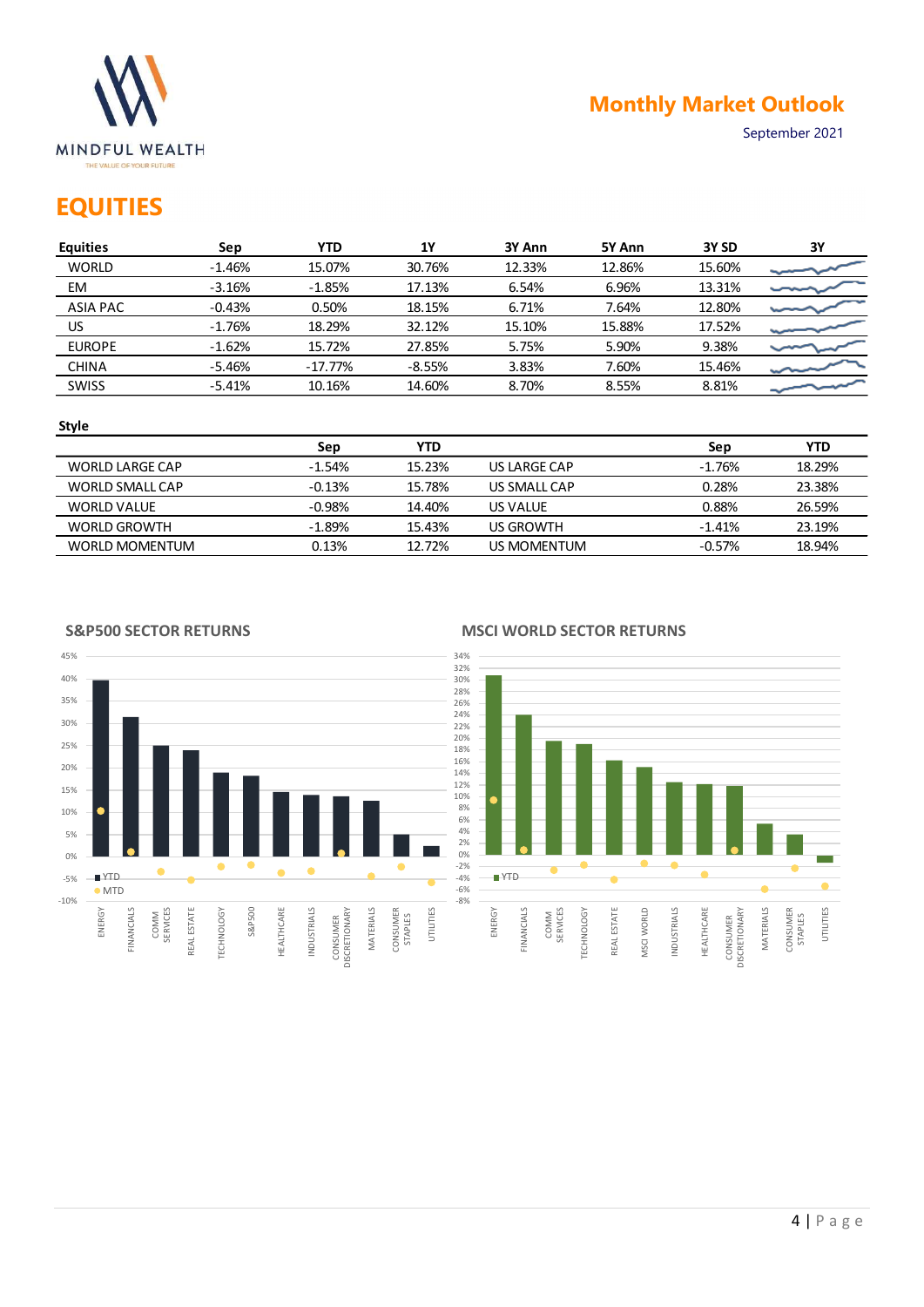

# FIXED INCOME

|                                                                          |      |              |             |              |             |             |        |                | <b>Monthly Market Outlook</b> |                |                 |
|--------------------------------------------------------------------------|------|--------------|-------------|--------------|-------------|-------------|--------|----------------|-------------------------------|----------------|-----------------|
| <b>MINDFUL WEALTH</b><br>THE VALUE OF YOUR FUTURE<br><b>FIXED INCOME</b> |      |              |             |              |             |             |        |                |                               | September 2021 |                 |
| <b>Fixed Income</b>                                                      |      | Sep          | <b>YTD</b>  |              | <b>1Y</b>   | 3Y Ann      | 5Y Ann |                | 3Y SD                         |                | <b>3Y CURVE</b> |
| <b>WORLD AGG</b>                                                         |      | $-1.11%$     | $-3.41%$    |              | $-0.24%$    | 4.48%       | 2.71%  |                | 5.07%                         |                |                 |
| US AGG                                                                   |      | $-0.60%$     | $-1.29%$    |              | $-0.63%$    | 5.45%       | 3.16%  |                | 5.67%                         | 3.36%<br>6.57% |                 |
| <b>EUROPE AGG</b>                                                        |      | $-1.05%$     | $-1.87%$    |              | $-0.38%$    | 3.20%       |        | 1.86%<br>4.48% |                               |                |                 |
| <b>CHINA AGG</b>                                                         |      | 0.11%        | 5.47%       |              | 11.35%      | 7.33%       |        |                |                               |                |                 |
| <b>EMAGG</b>                                                             |      | $-1.26%$     | $-0.74%$    |              | 3.73%       | 6.08%       | 4.34%  |                | 6.14%                         |                |                 |
| SWISS AGG                                                                |      | $-1.40%$     | $-2.02%$    |              | $-1.50%$    | 1.12%       | 0.15%  |                | 1.77%                         |                |                 |
| OAS                                                                      | Sep  | $\Delta 1$ M | $\Delta 6M$ | $\Delta 1$ Y | $\Delta 3Y$ |             | Sep    | $\Delta 1$ M   | $\Delta 6M$                   | $\Delta 1$     | $\Delta 3Y$     |
| WORLD IG OAS                                                             | 0.86 | $-0.03$      | $-0.09$     | $-0.49$      | $-0.26$     | EM IG OAS   | 1.21   | $-0.01$        | $-0.07$                       | $-0.55$        | $-0.29$         |
|                                                                          |      | 0.05         | $-0.10$     | $-1.85$      | $-0.11$     | EM HY OAS   | 5.86   | 0.44           | 0.42                          | $-0.84$        | 0.74            |
| WORLD HY OAS                                                             | 3.71 |              |             |              |             |             |        |                |                               |                |                 |
| US IG OAS                                                                | 0.82 | $-0.05$      | $-0.09$     | $-0.54$      | $-0.24$     | EURO IG OAS | 0.86   | $-0.01$        | $-0.08$                       | $-0.37$        | $-0.32$         |

| <b>OAS</b>   |      |              |            |         |         |             |      |              |         |             |             |
|--------------|------|--------------|------------|---------|---------|-------------|------|--------------|---------|-------------|-------------|
|              | Sep  | $\Delta 1$ M | <b>Δ6Μ</b> | Δ1Y     | ΔЗΥ     |             | Sep  | $\Delta 1$ M | Δ6M     | $\Delta$ 1Y | $\Delta$ 3Y |
| WORLD IG OAS | 0.86 | $-0.03$      | $-0.09$    | $-0.49$ | $-0.26$ | EM IG OAS   | 1.21 | $-0.01$      | $-0.07$ | $-0.55$     | $-0.29$     |
| WORLD HY OAS | 3.71 | 0.05         | $-0.10$    | $-1.85$ | $-0.11$ | EM HY OAS   | 5.86 | 0.44         | 0.42    | $-0.84$     | 0.74        |
|              |      |              |            |         |         |             |      |              |         |             |             |
| US IG OAS    | 0.82 | $-0.05$      | $-0.09$    | $-0.54$ | $-0.24$ | EURO IG OAS | 0.86 | $-0.01$      | $-0.08$ | $-0.37$     | $-0.32$     |
| US HY OAS    | 2.76 | $-0.12$      | $-0.34$    | $-2.41$ | $-0.40$ | EURO HY OAS | 2.89 | $-0.04$      | $-0.26$ | $-1.82$     | $-0.56$     |
|              |      |              |            |         |         |             |      |              |         |             |             |

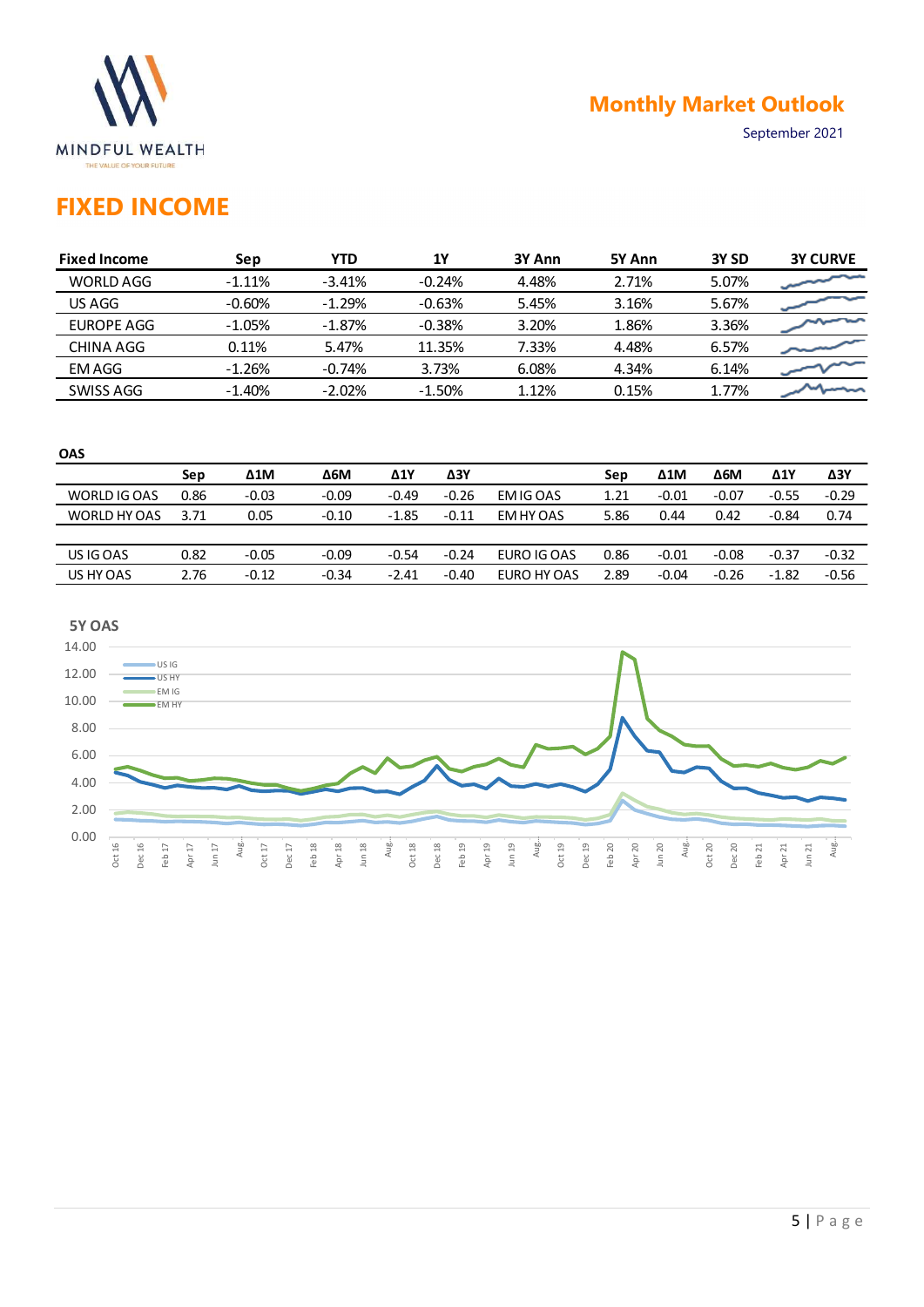

### FX & COMMODITIES

|                                                   |          |            |           |                  |           | <b>Monthly Market Outlook</b> |                      |
|---------------------------------------------------|----------|------------|-----------|------------------|-----------|-------------------------------|----------------------|
| <b>MINDFUL WEALTH</b><br>THE VALUE OF YOUR FUTURE |          |            |           |                  |           |                               | September 2021       |
| <b>FX &amp; COMMODITIES</b>                       |          |            |           |                  |           |                               |                      |
| <b>Commodities</b>                                | Sep      | <b>YTD</b> | <b>1Y</b> | 3Y Ann           | 5Y Ann    | 3Y <sub>SD</sub>              | <b>3Y Curve</b>      |
| <b>BBG Index</b>                                  | 5.04%    | 29.21%     | 42.38%    | 6.89%            | 4.65%     | 11.92%                        |                      |
| <b>BBG</b> Energy                                 | 16.00%   | 73.39%     | 77.23%    | $-6.25%$         | 1.06%     | 24.81%                        |                      |
| BBG Agri & Livestock                              | $-0.72%$ | 16.94%     | 38.64%    | 8.80%            | 0.78%     | 14.50%                        |                      |
| <b>BBG Soft</b>                                   | $-1.10%$ | 32.52%     | 51.42%    | 12.73%           | $-3.33%$  | 14.24%                        |                      |
| <b>BBG Precious Metals</b>                        | $-4.03%$ | $-9.65%$   | $-7.47%$  | 12.36%           | 4.82%     | 14.41%                        |                      |
| <b>BBG Industrial Metal</b>                       | 1.06%    | 23.95%     | 41.60%    | 12.10%           | 10.98%    | 16.46%                        |                      |
|                                                   | Sep      | <b>YTD</b> | <b>1Y</b> | 3Y Ann           | S-Term    | M-Term                        | <b>3Y CURVE</b>      |
| <b>BBG</b> Gold                                   | $-3.63%$ | $-8.19%$   | $-8.51%$  | 12.01%           | 1735-1850 | 1700-1825                     |                      |
| <b>BBG Brent Crude</b>                            | 10.71%   | 61.59%     | 93.02%    | $-0.64%$         | 70-85     | 65-80                         |                      |
|                                                   |          |            |           |                  |           |                               |                      |
| <b>Currencies</b>                                 | Sep      | 1M HIGH    | 1M LOW    | 1M <sub>SD</sub> | S-Term    | M-Term                        | <b>1M CURVE</b><br>- |
| EUR/USD                                           | 1.158    | 1.1881     | 1.1687    | 0.50%            | 1.15-1.19 | 1.15-1.19                     |                      |
| USD/JPY                                           | 111.29   | 110.73     | 109.23    | 0.33%            | 111.5-115 | 111-116                       | ----                 |
| GBP/USD                                           | 1.3474   | 1.3871     | 1.3622    | 0.54%            | 1.35-1.40 | $1.35 - 1.4$                  |                      |
| USD/CHF                                           | 0.9317   | 0.9323     | 0.9134    | 0.62%            | 0.90-0.94 | $0.91 - 0.95$                 |                      |
| USD/CNY                                           | 6.4448   | 6.4667     | 6.4325    | 0.15%            | 6.36-6.42 | 6.38-6.45                     |                      |
| USD/SGD                                           | 1.3577   | 1.3537     | 1.3409    | 0.33%            | 1.33-1.36 | 1.33-1.37                     |                      |

# FX & COMMODITIES VIEW

The Euro did not recover much in September as financial markets remained largely in risk averse mode. The euro closed at \$1.16 against the US dollar, a new 12-month low. The U.S. dollar kept near highs for the year after the Fed signaled it "may soon" reduce stimulus, while it penciled in an earlier than expected increase in interest rates. As for GBP/USD, it suffered its worst day of 2021 towards the end of the month as the UK's fuel crisis, rising inflationary pressures and soaring US Treasury yields dragged the pair under the \$1.36 support level.

Energy commodities experienced a surge across the board, with natural gas and coal prices reaching record highs in Europe and Asia amid lower than average storage levels that fueled concerns about potential shortages should winter temperatures be colder than usual. Crude oil prices rose on signs of an oil demand recovery in Asia due to the improving COVID-19 situation, as well as supply disruptions in several regions because of planned and unplanned outages.

The energy price index rose month on month by 10.1% in September, with components rising across all regions. The base metal price index rose by month on month by 2.7% in September, led by aluminum that saw average prices increase by a solid 8.9%. As for precious metals, gold prices declined on average by 0.6% m-o-m in September, supported by rising real US interest rates and anticipation of some reduction in monetary policy support from the Federal Reserve in the coming months.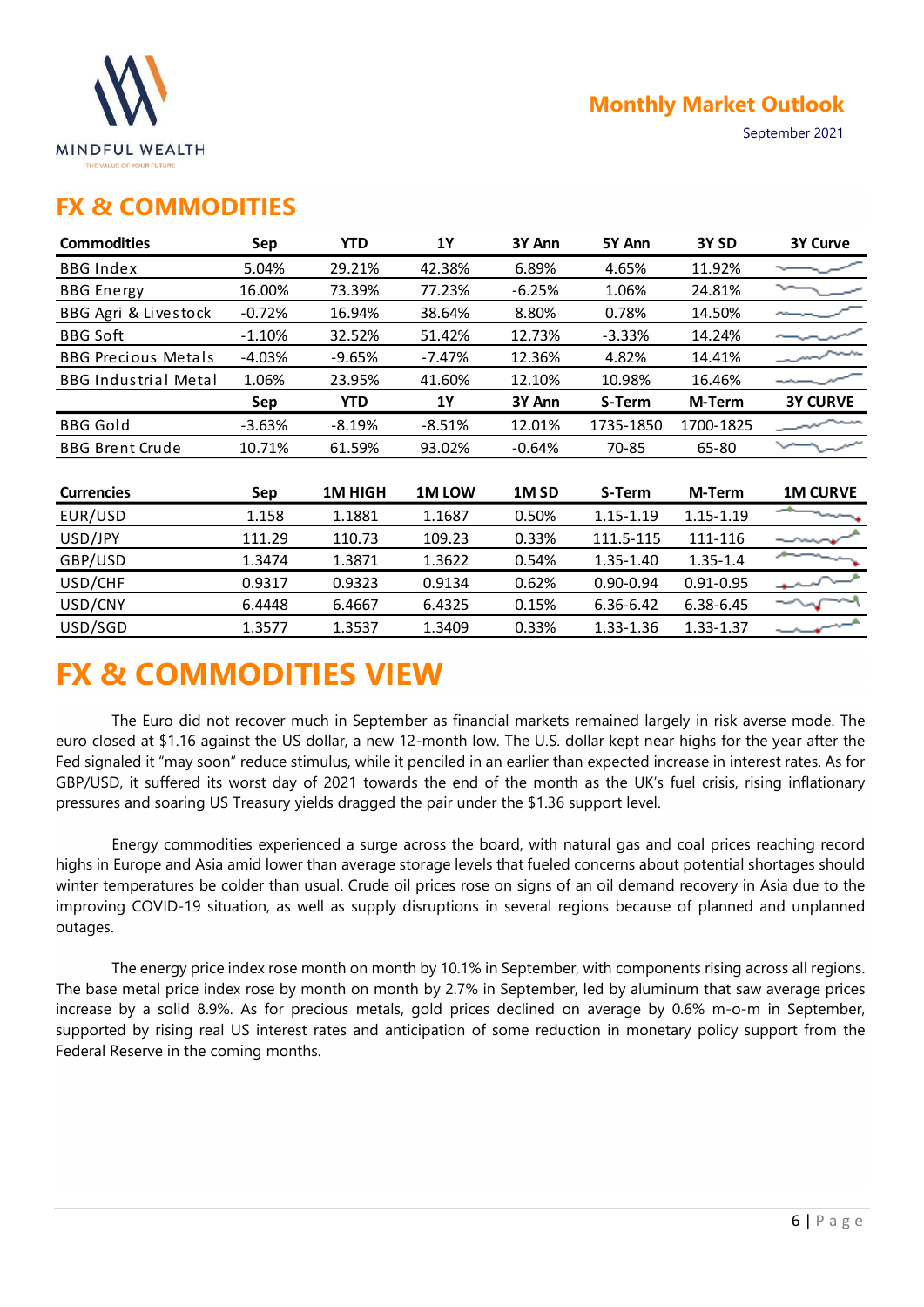



### THEME OF THE MONTH China's Evergrande

Firstly, what is Evergrande? Evergrande was founded by businessman Hui Ka Yan founded Evergrande was previously known as the Hengda Group, in 1996 in Guangzhou. Evergrande Real Estate currently owns more than 1,300 projects in more than 280 cities across China. The broader Evergrande Group now encompasses far more than just real estate development. Its businesses ranges from wealth management, EV and F&B manufacturing

Evergrande expanded aggressively to become one of China's biggest companies by borrowing more than \$300bn. Last year, Beijing brought in new rules to control the amount owed by big real estate developers. The new measures led Evergrande to offer its properties at major discounts to ensure money was coming in to keep the business afloat.

As of now, it is struggling to meet the interest payments on its debts. This uncertainty has seen Evergrande's share price tumble by around 80% this year. Its bonds have also been downgraded by global credit ratings agencies.

The world's most-indebted developer had a liquidity scare in 2020. Evergrande reportedly sent a letter to the provincial government of Guangzhou in August, warning officials that payments due in January 2021 could cause a liquidity crisis and potentially lead to cross defaults in the broader financial sector.

Reports of the plea for help emerged on Sept. 24, sending Evergrande's stock and bonds tumbling even as the company dismissed the concerns. Crisis was averted soon after when a group of investors waived their right to force a \$13 billion repayment.

The reprieve was temporary, as there were still lots of upcoming debt. Evergrande outlined a plan to cut its \$100 billion debt pile roughly in half by mid-2023, including a series of assets sales and stock offerings.

Lots of people in China bought property from Evergrande way before building work began. They have paid deposits and could potentially lose that money if it goes bust. There are also the companies that do business with Evergrande. Firms including construction and design firms and materials suppliers are at risk of incurring major losses, which could force them into bankruptcy. The third is the potential impact on China's financial system. If Evergrande defaults, banks and other lenders may be forced to lend less. This could lead to what is known as a credit crunch, when companies struggle to borrow money at affordable rates. A credit crunch would be very bad news for the world's second largest economy, because companies that can't borrow find it difficult to grow, and in some cases are unable to continue operating. This may also unnerve foreign investors, who could see China as a less attractive place to put their money.

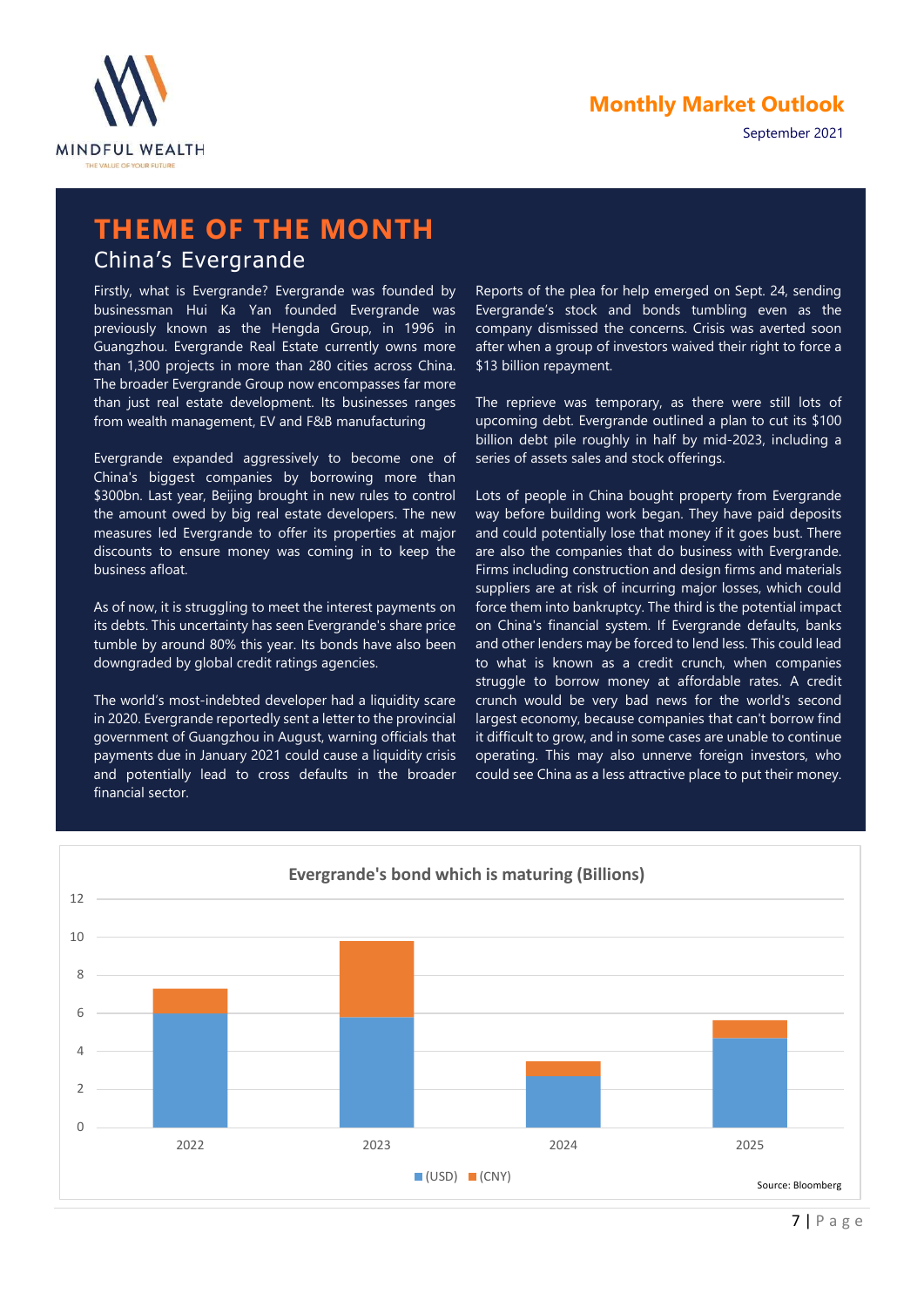

|                | <b>MINDFUL WEALTH</b><br>THE VALUE OF YOUR FUTURE     |                                                    |               |                |                                               | <b>Monthly Market Outlook</b> | September 2021                                |
|----------------|-------------------------------------------------------|----------------------------------------------------|---------------|----------------|-----------------------------------------------|-------------------------------|-----------------------------------------------|
| Date           | Country                                               | Event                                              | <b>Period</b> | Surv(M)        | <b>Actual</b>                                 | Prior                         | <b>Revised</b>                                |
| 10/18          | Canada                                                | <b>Housing Starts</b>                              | Sep           | 256.5k         | 251.2k                                        | 260.2k                        | 262.8k                                        |
| 10/18          | <b>United States</b>                                  | Industrial Production MoM                          | Sep           | 0.1%           | $-1.3%$                                       | 0.4%                          | $-0.1%$                                       |
| 10/19          | <b>United States</b>                                  | <b>Housing Starts</b>                              | Sep           | 1615k          | 1555k                                         | 1615k                         | 1580k                                         |
| 10/20<br>10/20 | United Kingdom                                        | CPI MoM                                            | Sep           | 0.4%<br>3.2%   | 0.3%<br>3.1%                                  | 0.7%<br>3.2%                  | $\rightarrow$ $\rightarrow$                   |
| 10/20          | United Kingdom CPI YoY<br>United Kingdom CPI Core YoY |                                                    | Sep<br>Sep    | 3.0%           | 2.9%                                          | 3.1%                          | $--$<br>$- -$                                 |
| 10/20          | Eurozone                                              | <b>CPI YoY</b>                                     | Sep F         | 3.4%           | 3.4%                                          | 3.4%                          | $- -$                                         |
| 10/20          | <b>United States</b>                                  | <b>MBA Mortgage Applications</b>                   | Oct 15        | $\sim$ $-$     | $-6.3%$                                       | 0.2%                          | $-$                                           |
| 10/20          | Canada                                                | <b>CPI NSA MoM</b>                                 | Sep           | 0.1%           | 0.2%                                          | 0.2%                          | $- -$                                         |
| 10/20          | Canada                                                | <b>CPI YoY</b>                                     | Sep           | 4.3%           | 4.4%                                          | 4.1%                          | $\qquad \qquad -$                             |
| 10/21          | <b>United States</b>                                  | <b>Initial Jobless Claims</b>                      | Oct 16        | 297k           | 290k                                          | 293k                          | 296k                                          |
| 10/21          | Russia                                                | <b>Gold and Forex Reserve</b>                      | Oct 15        | $--$           | 620.3b                                        | 615.4b                        | $\overline{\phantom{m}}$ .                    |
| 10/21          | <b>United States</b>                                  | Leading Index                                      | Sep           | 0.4%           | 0.2%                                          | 0.9%                          | 0.8%                                          |
| 10/21          | <b>United States</b>                                  | <b>Existing Home Sales</b>                         | Sep           | 6.10m          | 6.29m                                         | 5.88m                         | $\mathord{\hspace{1pt}\text{--}\hspace{1pt}}$ |
| 10/22          | Japan                                                 | Natl CPI YoY                                       | Sep           | 0.2%           | 0.2%                                          | $-0.4%$                       | $---$                                         |
| 10/22          | Japan                                                 | Jibun Bank Japan PMI Mfg                           | Oct P         | $\sim$ $\sim$  | 53                                            | 51.5                          | $\sim$ $-$                                    |
| 10/22          | United Kingdom                                        | Retail Sales Inc Auto Fuel MoM                     | Sep           | 0.6%           | $-0.2%$                                       | $-0.9%$                       | $-0.6%$                                       |
| 10/22          | France                                                | Markit France Manufacturing PMI                    | Oct P         | 54             | 53.5                                          | 55                            | --                                            |
| 10/22          | Greece                                                | Markit/BME Germany Manufacturing PMI               | Oct P         | 56.6           | 58.2                                          | 58.4                          | $\mathord{\hspace{1pt}\text{--}\hspace{1pt}}$ |
| 10/22          | Eurozone                                              | Markit Eurozone Manufacturing PMI                  | Oct P         | 57.1           | 58.5                                          | 58.6                          | $- -$                                         |
| 10/22          | <b>United Kingdom</b>                                 | Markit UK PMI Manufacturing SA                     | Oct P         | 56             | 57.7                                          | 57.1                          | $---$                                         |
| 10/22          | Russia                                                | <b>Key Rate</b>                                    | Oct 22        | 7.00%          | 7.50%                                         | 6.75%                         | $\mathbf{m}$                                  |
| 10/22          | <b>United States</b>                                  | Markit US Manufacturing PMI                        | Oct P         | 60.5           | 59.2                                          | 60.7                          | $\mathord{\hspace{1pt}\text{--}\hspace{1pt}}$ |
| 10/25          | Greece                                                | <b>IFO Expectations</b>                            | Oct           | 96.6           | $\mathord{\hspace{1pt}\text{--}\hspace{1pt}}$ | 97.3                          | $\mathbf{m}$                                  |
| 10/25          | Greece                                                | <b>IFO Business Climate</b>                        | Oct           | 98             | $\sim$ $\sim$                                 | 98.8                          | $\mathcal{L}_{\mathcal{L}}$                   |
| 10/26          | <b>United States</b>                                  | <b>New Home Sales</b>                              | Sep           | 756k           | $\sim$ $\sim$                                 | 740k                          | $--$                                          |
| 10/26          | <b>United States</b>                                  | Conf. Board Consumer Confidence                    | Oct           | 108.5          | $\mathord{\hspace{1pt}\text{--}\hspace{1pt}}$ | 109.3                         | $\sim$ $\sim$                                 |
| 10/27          | Eurozone                                              | M3 Money Supply YoY                                | Sep           | 7.5%           | $\overline{\phantom{m}}$                      | 7.9%                          | $- -$                                         |
| 10/27          | <b>United States</b>                                  | <b>MBA Mortgage Applications</b>                   | Oct 22        | $\sim$         | $\mathord{\hspace{1pt}\text{--}\hspace{1pt}}$ | $-6.3%$                       | $\mathord{\hspace{1pt}\text{--}\hspace{1pt}}$ |
| 10/27          | <b>United States</b>                                  | Wholesale Inventories MoM                          | Sep P         | 1.0%           | $- -$                                         | 1.2%                          | $\mathbf{m}$                                  |
| 10/27          | <b>United States</b>                                  | Durable Goods Orders                               | Sep P         | $-1.0%$        | $\mathord{\hspace{1pt}\text{--}\hspace{1pt}}$ | 1.8%                          | $\mathcal{L}_{\mathcal{L}}$                   |
| 10/27          | Canada                                                | Bank of Canada Rate Decision                       | Oct 27        | 0.25%          | $\sim$ $\sim$                                 | 0.25%                         | $\mathbf{u} = \mathbf{v}$                     |
| 10/28          | Russia                                                | <b>Industrial Production YoY</b>                   | Sep           | 4.6%           | $\mathord{\hspace{1pt}\text{--}\hspace{1pt}}$ | 4.7%                          | $\mathcal{L}_{\mathcal{L}}$                   |
| 10/28          | Greece                                                | Unemployment Change (000's)                        | Oct           | $-20.0k$       | $\sim$ $\sim$                                 | $-30.0k$                      | $\mathbf{m}$                                  |
| 10/28          | Italy                                                 | Consumer Confidence Index                          | Oct           | 118.5<br>112.3 | $-\, -$                                       | 119.6                         | $\mathord{\hspace{1pt}\text{--}\hspace{1pt}}$ |
| 10/28          | Italy                                                 | Manufacturing Confidence                           | Oct<br>Oct 28 | 0.000%         | $\mathord{\hspace{1pt}\text{--}\hspace{1pt}}$ | 113<br>0.000%                 | $- -$                                         |
| 10/28          | Eurozone<br>Eurozone                                  | <b>ECB Main Refinancing Rate</b>                   | Oct 28        | $-0.500%$      | $\mathbb{H}^{\mathbb{H}}$                     | $-0.500%$                     | $--$                                          |
| 10/28          |                                                       | <b>ECB Deposit Facility Rate</b><br><b>CPI MoM</b> |               |                | $\overline{\phantom{a}}$                      |                               | $\mathord{\hspace{1pt}\text{--}\hspace{1pt}}$ |
| 10/28          | Greece                                                |                                                    | Oct P         | 0.4%           | $\sim$ $\sim$                                 | 0.0%                          | $---$                                         |
| 10/28          | Greece                                                | <b>CPI YoY</b>                                     | Oct P         | 4.4%           | $\overline{\phantom{a}}$                      | 4.1%                          | $- -$                                         |
| 10/28          | <b>United States</b>                                  | <b>Initial Jobless Claims</b>                      | Oct 23        | 290k           | $\sim$ $\sim$                                 | 290k                          | $\mathcal{L}_{\mathcal{L}}$                   |
| 10/28          | <b>United States</b>                                  | <b>GDP Annualized QoQ</b>                          | 3QA           | 2.8%           | $\mathord{\hspace{1pt}\text{--}\hspace{1pt}}$ | 6.7%                          | $--$                                          |
| 10/28          | Russia                                                | <b>Gold and Forex Reserve</b>                      | Oct 22        | $\sim$         | $\overline{\phantom{a}}$                      | 620.3b                        | $\sim$ $\sim$                                 |
| 10/29          | Japan                                                 | Tokyo CPI Ex-Fresh Food YoY                        | Oct           | 0.3%           | $\mathbb{H}^{\mathbb{H}}$                     | 0.1%                          | $\mathord{\hspace{1pt}\text{--}\hspace{1pt}}$ |